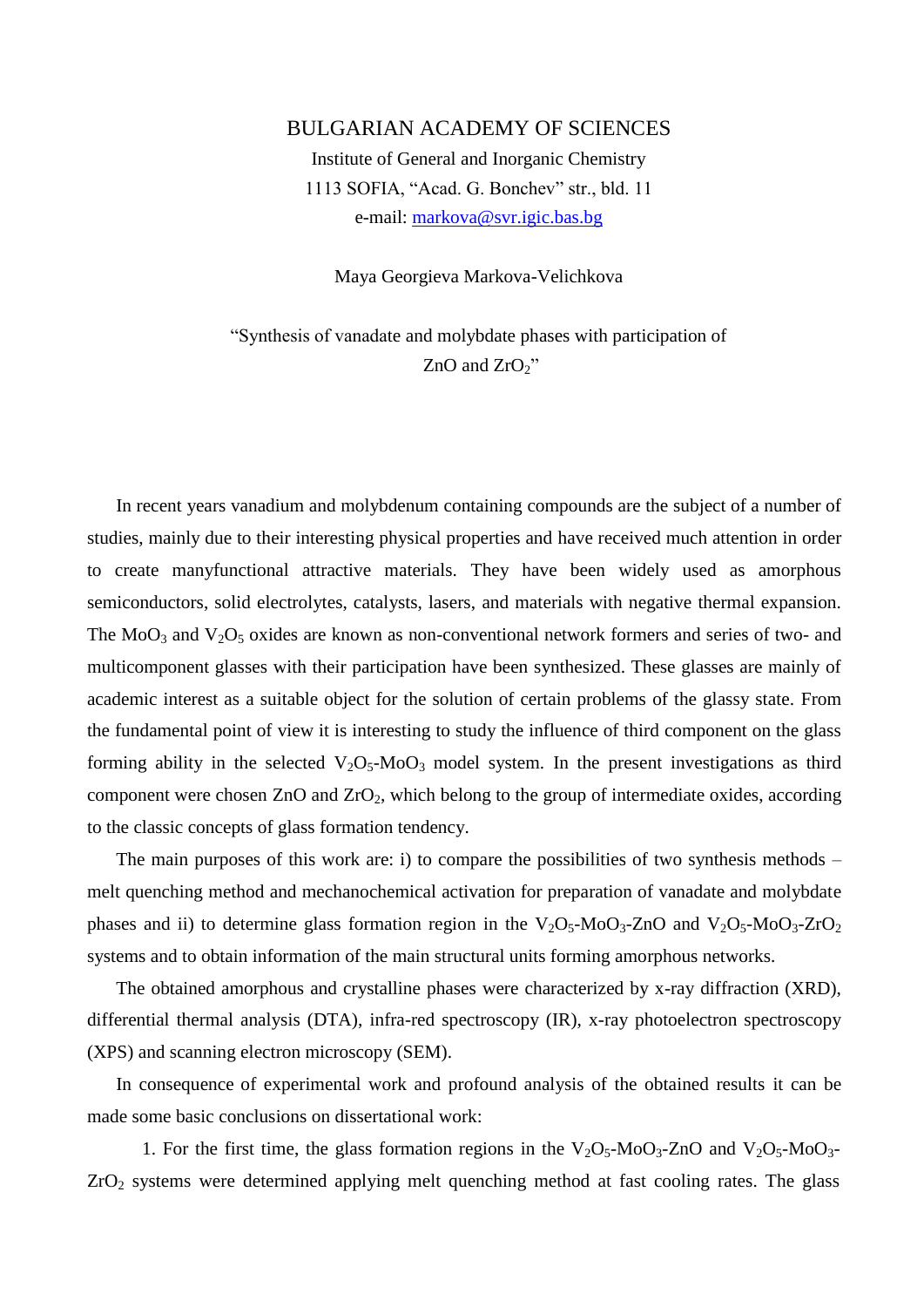formation area in the  $V_2O_5$ -Mo $O_3$ -ZnO system is situated in the central part of the Gibb's triangle in the composition range  $65-10$  mol%  $V_2O_5$ ,  $65-10$  mol%  $MoO_3$  and  $50-10$  mol% ZnO. The glass formation area is situated near binary  $MoO<sub>3</sub>-V<sub>2</sub>O<sub>5</sub>$  system up to 10 mol%  $ZrO<sub>2</sub>$ . Experimental results concerning glass forming ability shown that  $V_2O_5$  is stronger network former than MoO<sub>3</sub>. The reason for wider glass formation region in the  $V_2O_5$ -Mo $O_3$ -ZnO system in comparison with the glass formation area in the  $V_2O_5$ -Mo $O_3$ -ZrO<sub>2</sub> system can be connected with crystal chemistry of these two oxides. It's well known that ZnO and  $V_2O_5$  form large number of compounds:  $ZnV_2O_6$ ,  $Zn_2V_2O_7$ ,  $Zn_3(VO_4)_2$  and  $Zn_4V_2O_9$ , while in the system with participation of  $ZrO_2$  only one compound is formed -  $ZrV_2O_7$ . From crystal chemistry point of view it can be say that in the system  $V_2O_5$ -ZnO exist larger number of structures and the opportunity of different kind of amorphous network to be realized with participation of different structural units is bigger. In the system with  $ZrO<sub>2</sub>$ participation in the crystal structures participate only isolated pyrogroups which is difficult to be frozen in an amorphous state.

2. On the base of spectral investigations, it was establish that amorphous network of the obtained glasses is build up mainly of polyhedra with high coordination number (VO<sub>5</sub>  $\mu$  MoO<sub>6</sub>) and small amount of isolated  $(V/M<sub>0</sub>)O<sub>4</sub>$  tetrahedra.

3. It was demonstrated the different influence of  $MoO<sub>3</sub>$ , ZnO and ZrO<sub>2</sub> on the vanadate network. A transformation of amorphous network from vanadate constituting of meta- and pyrocomplexes to molybtate one build up mainly of  $MoO<sub>6</sub>$  octahedra is established. The incorporation of MoO<sup>3</sup> into vanadate network, leads to increase of the connectivity of the structural units by forming of new bridging bonds V-O-Mo. Zinc ions stimulate the gradual transformation of layered vanadate structure into meta-, to pyro- and orthovanadate one. Accumulation of isolated  $(V/M<sub>0</sub>)O<sub>4</sub>$  tetrahedra deteriorate the glass formation ability in compositions containing ZnO above 50 mol%. This is the reason three-component  $Zn_{2.5}VMoO_8$  and  $Zn_3V_2MoO_{11}$  phases building up from isolated (V/Mo)O<sub>4</sub> could not be vitrified.  $ZrO<sub>2</sub>$  acts as modifier in the realized amorphous networks. It stimulate direct  $(V/Mo)O<sub>6</sub>\rightarrow (V/Mo)O<sub>4</sub>$  transition and increases crystallization ability of the melts above 10 mol%.

4. For the first time monoclinic  $Zn_2V_2O_7$  and monoclinic  $Zn_3V_2MoO_{11}$  were obtained by melt quenching technique. It is proven that melt quenching technique is an appropriated method for the synthesis of polycrystalline materials with congruent melting character.

5. For the first time, by direct mechanochemical method following phases were synthezed:  $\text{ZnV}_2\text{O}_6$ ,  $\text{Zn}_2\text{V}_2\text{O}_7$  *u*  $\text{Zn}_{2.5}\text{VMoO}_8$ , while applying mechanochemically assisted solid state synthesis  $Zn_3(VO_4)_2$ ,  $ZnMoO_4$  and  $ZrV_2O_7$  were produced. By mechanochemical activation the temperature and the time of solid state synthesis of above mentioned compounds are significantly decreased ( $\approx$  $200 \degree C$  and 60 hours).